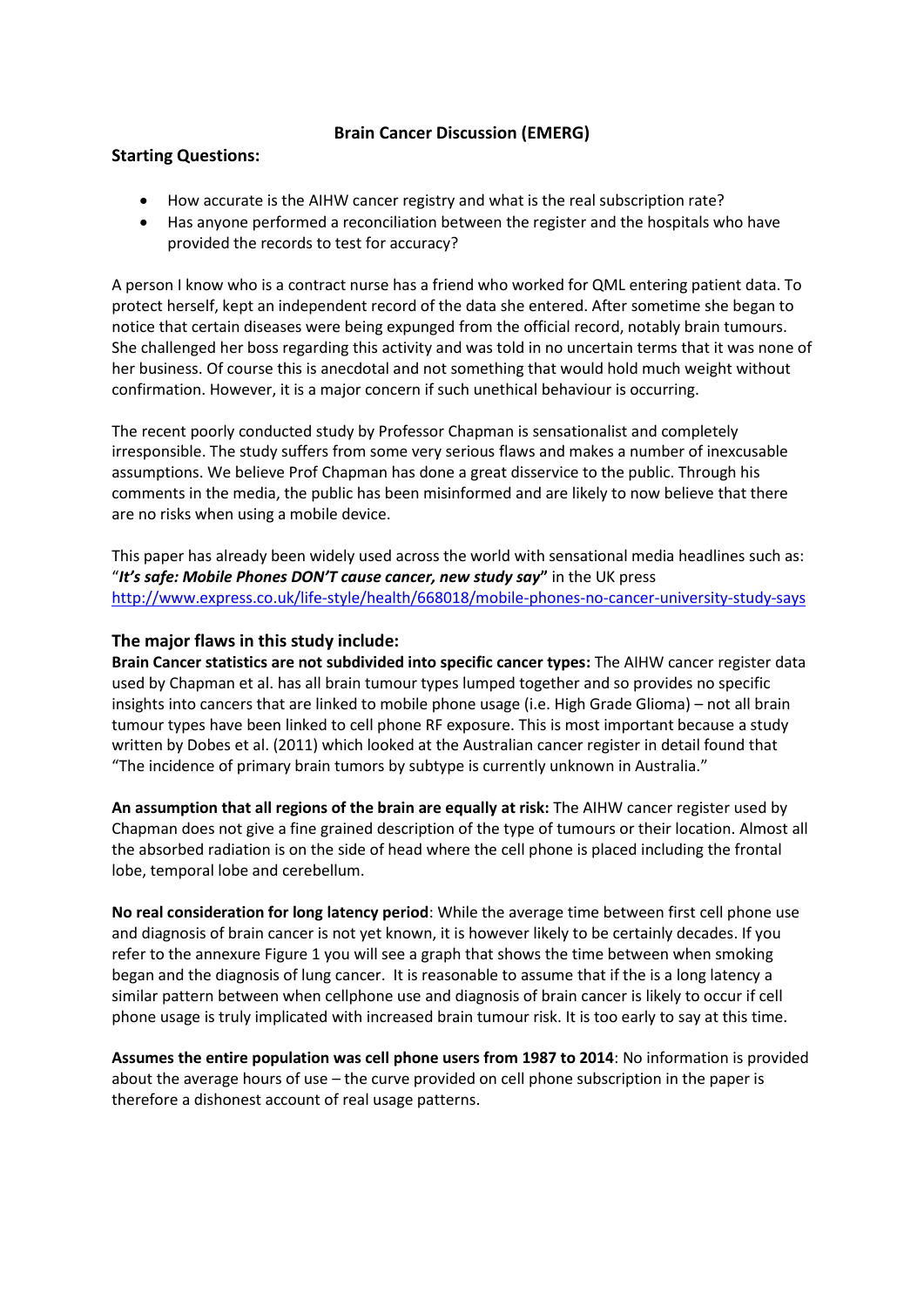**Assumes mobile phone use was equal across all ages and between males and females for this analysis:** Of course this is simply not true. The most prominent users of the mobile phone in the 1990's up until early 2000 were business people and predominantly men. The study has used phone subscription as a method to show the penetration into our society of mobile telephones. However, the study has neglected to take into consideration phone usage patterns. Despite the rapid uptake of mobile phones, call duration and frequency would have been low for a large section of the community (particularly children and adolescents) for many years due to the high call costs per minute. Free call times and bundled minutes did not come until much later.

### **What we have is the blatant dismissal of brain cancer being association with mobile phone usage:**

Instead of acknowledging positive studies, the authors put weight on the negative studies, such as the Danish cohort study, which has been widely criticised, including by IARC members due to unacceptably poor methodology (excluding corporate subscribers, who were most likely the heaviest users in the early years of mobile telephony and leaving them in the control group (non-subscribers). This will direct the study outcome towards a null effect hypothesis.

#### **Data for 2009–2012 are estimated and was not acknowledged by Chapman in the study:**

693 cases (0.6%) of the total number of new cases of cancer for 2009 are based on estimates made by the AIHW. This is because the 2009 provisional death-certificate-only incidence data for NSW and the ACT were not available for inclusion in the 2012 version of the ACD.

29 cases (0.02%) of the total number of new cases of cancer for 2010 are based on estimates made by the AIHW. This is because the 2010 provisional death-certificate-only incidence data for the ACT were not available for inclusion in the 2012 version of the ACD

40,995 cases (34.4%) of the total number of new cases of cancer for 2011 are based on estimates made by the AIHW. This is because the 2011 incidence data for NSW and the ACT were not available for inclusion in the 2012 version of the ACD.

41,775 cases (34.2%) of the total number of new cases of cancer for 2012 are based on estimates made by the AIHW. This is because the 2012 incidence data for NSW and the ACT were not available for inclusion in the 2012 version of the ACD.

**The study suggests that it is only the elderly that are showing an increase and the presumption that this is due to better diagnosis.** Such a claim does not align with what well respected Neurosurgeons are suggesting. A quote from Dr Charlie Teo, "People continue to believe that cancer is a disease that strikes as you get older. I **saw 23 patients last week. Twenty were diagnosed with malignant brain cancer.** Eight of those diagnosed were under 16 years old. Source: [http://www.cancercouncil.com.au/30904/news-media/latest-news-news-media/media-releases](http://www.cancercouncil.com.au/30904/news-media/latest-news-news-media/media-releases-news-room-news-media/brain-cancer-is-leading-cause-of-cancer-death-in-young-people/)[news-room-news-media/brain-cancer-is-leading-cause-of-cancer-death-in-young-people/](http://www.cancercouncil.com.au/30904/news-media/latest-news-news-media/media-releases-news-room-news-media/brain-cancer-is-leading-cause-of-cancer-death-in-young-people/)

#### **Further commentary:**

We believe it is imprudent and irresponsible to only discuss the overall Australian brain cancer incidence without analysing trends in subtypes when glioblastoma multiforme (GBM) is found to be the key subtype associated with mobile phones in multiple studies. Dobes et al. found "A significant increasing incidence in glioblastoma multiforme (GBM) was observed in the study period (annual percentage change [APC], 2.5; 95% confidence interval [CI], 0.4–4.6, n = 2275), particularly after 2006. The data came from "*A retrospective multicenter analysis was performed from January 2009*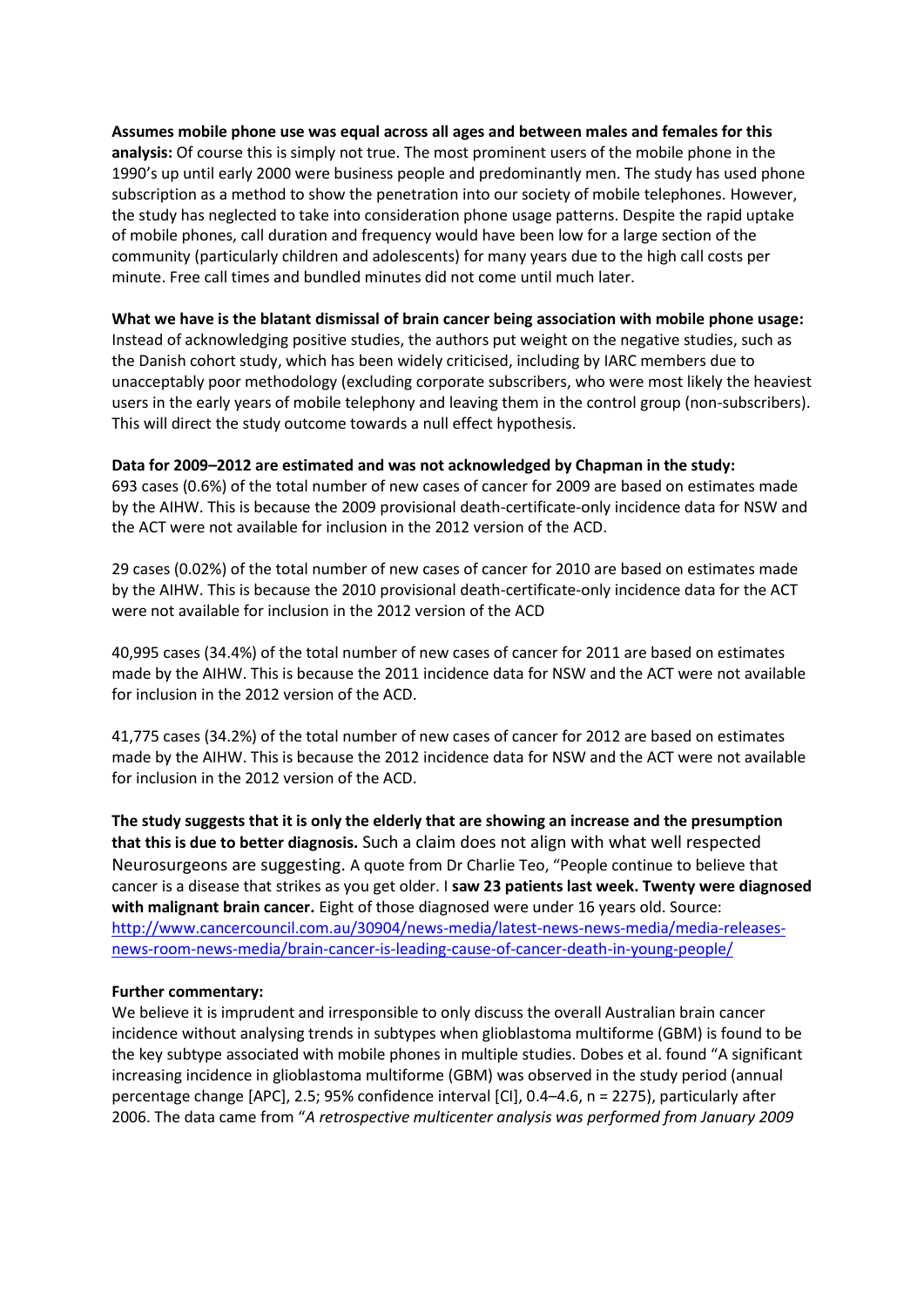*through July 2010 of all 13 pathology databases servicing the 24 neurosurgical centers, including all major teaching hospitals, in the Australian Capital Territory (ACT) and New South Wales (NSW) recording brain tumors diagnosed during 2000–2008. The population of NSW and ACT increased from 6.8 to 7.3million between 2000 and 2008*." There was no mention of this finding in Chapman's paper.

It is also disappointing that Chapman et al. did not mention the French CERENAT study that directly investigated epidemiological evidence of mobile phone use on brain tumours replicating the Interphone protocol. CERENAT also reported a significantly increased risk for brain cancer with prolonged use of mobile phones, in line with Interphone and Hardell studies.

Of course this is not the first time scientists have tried to dismiss the association between cell phone usage and brain tumours. Some researchers were using brain tumour incidence data from Sweden to dismiss evidence of an increased risk for brain tumours associated with the use of mobile and cordless (wireless) phones as published in peer-reviewed scientific literature. Hardell performed a study looking at the Swedish Cancer registry and wrote a paper entitled" ". The main finding of this study was it noted an increasing rate of brain tumour of unknown type in the central nervous system (D43). The study was also able to show that the Swedish Cancer Register is not sufficiently reliable enough "*to be used to dismiss results in epidemiological studies on the use of wireless phones and brain tumour risk and should not be used as reference for such statements. We are aware of a misunderstanding among some clinicians that only cases where the cancer diagnosis has been proven by histology or cytology should be reported, thus they neglect to report cancers diagnosed only clinically*." *Int. J. Environ. Res. Public Health* **2015**, *12* **11666** 

## **Supplementary information:**

Health agencies have relied on the 13-country Interphone Study results as a gauge of health hazards with mobile-phone use. Many of its various studies have consistently found no risk, and one even suggested that mobile devices can actually protect against brain cancer. The Interphone study was partly funded by the Mobile Manufacturers Forum (MMF) and the Global System for Mobile Communication Association (GSMA), two groups that stand to benefit from positive results.

Funding seems to have skewed the results, as a team of independent researchers from the Republic of Korea found when they took another look at the findings. On analysing only the independent studies—and putting to one side the Interphone trials, which the researchers said were of very poor quality—they discovered that continual use of a mobile phone for 10 years or longer increased the chances of developing a brain tumour by up to 34 per cent. Sci Total Environ, 2012; 414: 103–12

Australia's Brain Tumour growth rate from 1982 to 2010 shows a 34% increase.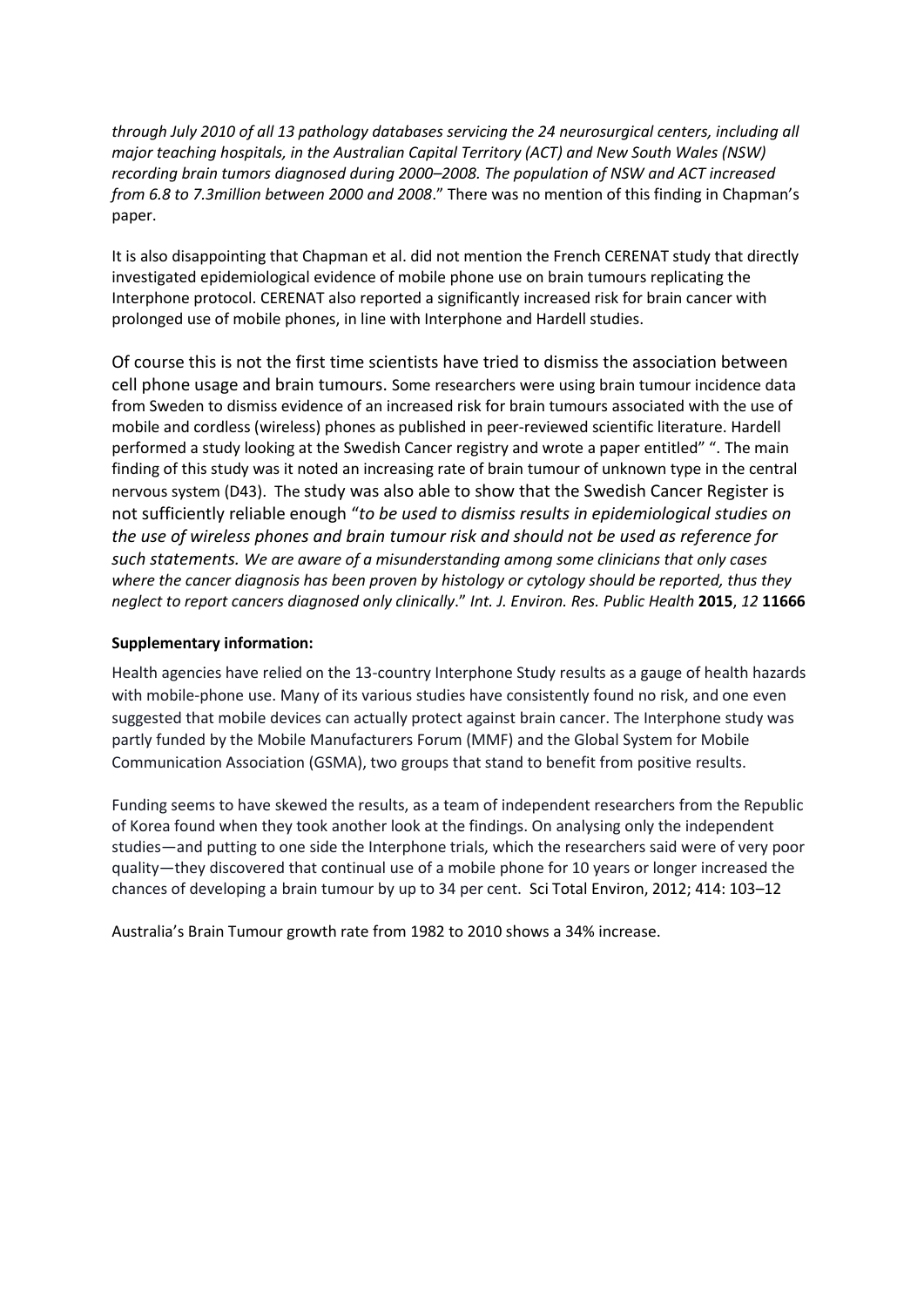

# Brain Tumour Incidence per 100,000

The total expected lifetime economic cost of cancer per person is around \$966,000 – of which the burden of disease is \$851,600 and the financial cost is \$114,500.

Life time economic and financial costs vary with age and to a large degree are sex dependent because of disproportionate incomes. Younger people who get cancer have a higher projected cost than older members of society. Economic costs can range from \$2million for an adolescent to half a million dollars for elderly people.

In terms of the financial costs faced by households (estimate is from NSW Government in 2005), the most expensive cancers are brain cancer (\$149,400) and leukaemia (\$103,900). Both types of cancers have been associated with manmade non-ionising radiation exposure (Radiofrequencies) from commercial transmitters and cell phones. Source: [http://www.cancercouncil.com.au/wp](http://www.cancercouncil.com.au/wp-content/uploads/2010/11/costofcancer_summary.pdf)[content/uploads/2010/11/costofcancer\\_summary.pdf](http://www.cancercouncil.com.au/wp-content/uploads/2010/11/costofcancer_summary.pdf)

- In 2012 the Government cancer registry had 1,643 cases for brain tumours and 3297 leukaemia (various types) cases (Note: 2012 AIHW data contains estimates)
- $\bullet$  Brain cancer is 3rd leading cause of death in 1-14 year olds. <http://www.aihw.gov.au/deaths/leading-causes-of-death/>
- Brain cancer is leading cause of cancer death in 0-39year olds.
- The most common malignant brain cancer is high grade glioma (HGG)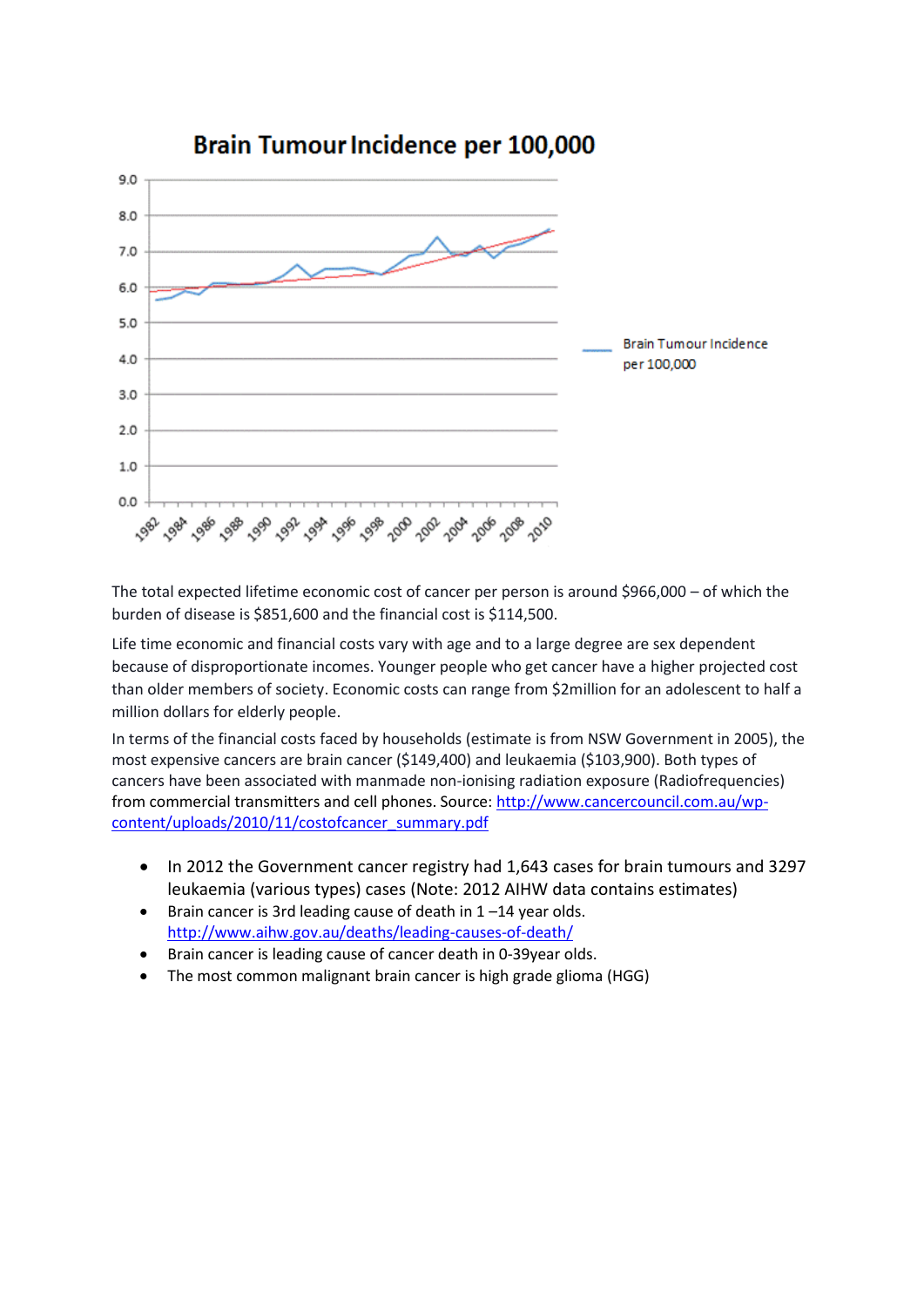#### **Annexure**



**Figure 1: Cigarette consumption vs Lung Cancer Death Rate**

Not shown in this smoking and lung cancer example is the fact the female smoking began much later than male smoke. Latency factors between the start of smoking and the diagnosis of lung cancer are similar in men and women. There appears to be an approx. 30-year latency looking at the peaks



Figure 2: US standardized brain tumor incidence rates for glioblastoma multiforme by calendar year in the Australian Capital Territory and New South Wales populations for the total population, total population aged 65 years and above, and male population aged 65 years and above. Confidence intervals are displayed. All three trends show a significant (\*) increase using joinpoint analysis